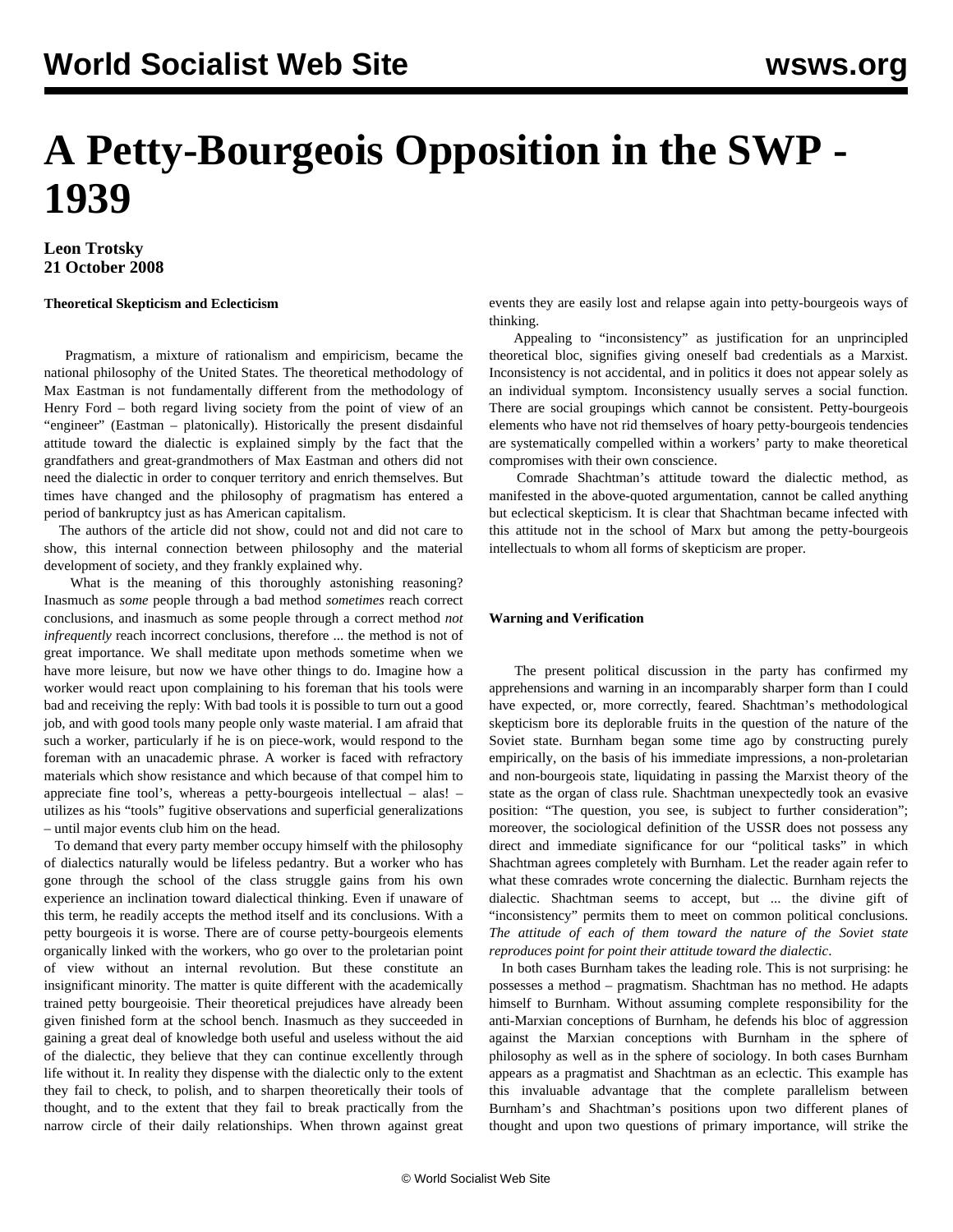eyes even of comrades who have had no experience in purely theoretical thinking. The method of thought can be dialectic or vulgar, conscious or unconscious, but it exists and makes itself known.

 Last January we heard from our authors: "But it does not now, nor has anyone yet demonstrated that agreement or disagreement on the more abstract doctrines of dialectical materialism necessarily affects today's and tomorrow's concrete political issues ..." Nor has anyone yet demonstrated! Not more than a few months passed before Burnham and Shachtman themselves demonstrated that their attitude toward such an "abstraction" as dialectical materialism found its precise manifestation in their attitude toward the Soviet state.

 To be sure it is necessary to mention that the difference between the two instances is rather important, but it is of a political and not a theoretical character. In both cases Burnham and Shachtman formed a bloc on the basis of rejection and semi-rejection of the dialectic. But in the first instance that bloc was directed against the opponents of the proletarian party. In the second instance the bloc was concluded against the Marxist wing of their own party. The front of military operations, so to speak, has changed but the weapon remains the same.

 True enough, people are often inconsistent. Human consciousness nevertheless tends toward a certain homogeneity. Philosophy and logic are compelled to rely upon this homogeneity of human consciousness and not upon what this homogeneity lacks, that is, inconsistency. Burnham does not recognize the dialectic, but the dialectic recognizes Burnham, that is, extends its sway over him. Shachtman thinks that the dialectic has no importance in political conclusions, but in the political conclusions of Shachtman himself we see the deplorable fruits of his disdainful attitude toward the dialectic. We should include this example in the textbooks on dialectical materialism.

 Last year I was visited by a young British professor of political economy, a sympathizer of the Fourth International. During our conversation on the ways and means of realizing socialism, he suddenly expressed the tendencies of British utilitarianism in the spirit of Keynes and others: "It is necessary to determine a clear economic end, to choose the most reasonable means for its realization," etc. I remarked: "I see that you are an adversary of dialectics." He replied, somewhat astonished: "Yes, I don't see any use in it." "However," I replied to him, "the dialectic enabled me on the basis of a few of your observations upon economic problems to determine what category of philosophical thought you belong to – this alone shows that there is an appreciable value in the dialectic." Although I have received no word about my visitor since then, I have no doubt that this anti-dialectic professor maintains the opinion that the USSR is not a workers' state, that unconditional defense of the USSR is an "out-moded" opinion, that our organizational methods are bad, etc. If it is possible to place a given person's general type of thought on the basis of his relation to concrete practical problems, it is also possible to predict approximately, knowing his general type of thought, how a given individual will approach one or another practical question. That is the incomparable educational value of the dialectical method of thought.

# **The ABC of Materialist Dialectics**

 The dialectic is neither fiction nor mysticism, but a science of the forms of our thinking insofar as it is not limited to the daily problems of life but attempts to arrive at an understanding of more complicated and drawn-out processes. The dialectic and formal logic bear a relationship similar to that between higher and lower mathematics.

 I will here attempt to sketch the substance of the problem in a very concise form. The Aristotelian logic of the simple syllogism starts from

the proposition that "A" is equal to "A." This postulate is accepted as an axiom for a multitude of practical human actions and elementary generalizations. But in reality "A" is not equal to "A." This is easy to prove if we observe these two letters under a lens – they are quite different from each other. But, one can object, the question is not of the size or the form of the letters, since they are only symbols for equal quantities, for instance, a pound of sugar. The objection is beside the point; in reality a pound of sugar is never equal to a pound of sugar – a more delicate scale always discloses a difference. Again one can object: but a pound of sugar is equal to itself. Neither is this true – all bodies change uninterruptedly in size, weight, color, etc. They are never equal to themselves. A sophist will respond that a pound of sugar is equal to itself "at any given moment." Aside from the extremely dubious practical value of this "axiom," it does not withstand theoretical criticism either. How should we really conceive the word "moment"? If it is an infinitesimal interval of time, then a pound of sugar is subjected during the course of that "moment" to inevitable changes. Or is the "moment" a purely mathematical abstraction, that is, a zero of time? But everything exists in time; and existence itself is an uninterrupted process of transformation; time is consequently a fundamental element of existence. Thus the axiom "A" is equal to "A" signifies that a thing is equal to itself if it does not change, that is, if it does not exist.

 At first glance it could seem that these "subtleties" are useless. In reality they are of decisive significance. The axiom "A" is equal to "A" appears on one hand to be the point of departure for all our knowledge, on the other hand the point of departure for all the errors in our knowledge. To make use of the axiom "A" is equal to "A" with impunity is possible only within certain *limits*. When quantitative changes in "A" are negligible for the task at hand then we can presume that "A" is equal to "A." This is, for example, the manner in which a buyer and a seller consider a pound of sugar. We consider the temperature of the sun likewise. Until recently we considered the buying power of the dollar in the same way. But quantitative changes beyond certain limits become converted into qualitative. A pound of sugar subjected to the action of water or kerosene ceases to be a pound of sugar. A dollar in the embrace of a president ceases to be a dollar. To determine at the right moment the critical point where quantity changes into quality is one of the most important and difficult tasks in all the spheres of knowledge including sociology.

 Every worker knows that it is impossible to make two completely equal objects. In the elaboration of bearing-brass into cone bearings, a certain deviation is allowed for the cones which should not, however, go beyond certain limits (this is called tolerance). By observing the norms of tolerance, the cones are considered as being equal. ("A" is equal to "A.") When the tolerance is exceeded the quantity goes over into quality; in other words, the cone bearings become inferior or completely worthless.

 Our scientific thinking is only a part of our general practice including techniques. For concepts there also exists "tolerance" which is established not by formal logic issuing from the axiom "A" is equal to "A," but by dialectical logic issuing from the axiom that everything is always changing. "Common sense" is characterized by the fact that it systematically exceeds dialectical "tolerance."

 Vulgar thought operates with such concepts as capitalism, morals, freedom, workers' state, etc. as fixed abstractions, presuming that capitalism is equal to capitalism, morals are equal to morals, etc. Dialectical thinking analyzes all things and phenomena in their continuous change, while determining in the material conditions of those changes that critical limit beyond which "A" ceases to be "A", a workers' state ceases to be a workers' state.

 The fundamental flaw of vulgar thought lies in the fact that it wishes to content itself with motionless imprints of a reality which consists of eternal motion. Dialectical thinking gives to concepts, by means of closer approximations, corrections, concretizations, a richness of content and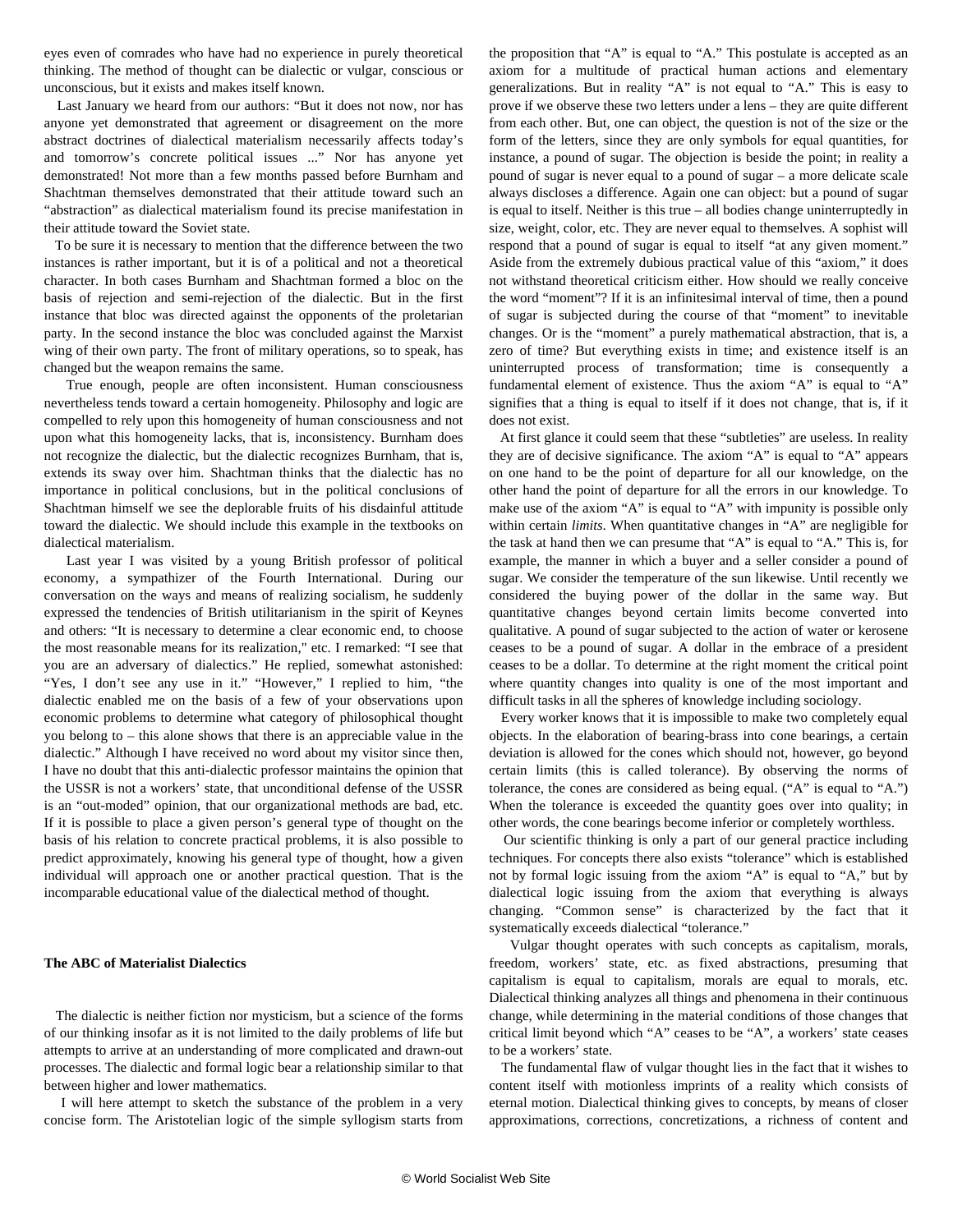flexibility; I would even say a succulence which to a certain extent brings them close to living phenomena. Not capitalism in general, but a given capitalism at a given stage of development. Not a workers' state in general, but a given workers' state in a backward country in an imperialist encirclement, etc.

 Dialectical thinking is related to vulgar thinking in the same way that a motion picture is related to a still photograph. The motion picture does not outlaw the still photograph but combines a series of them according to the laws of motion. Dialectics does not deny the syllogism, but teaches us to combine syllogisms in such a way as to bring our understanding closer to the eternally changing reality. Hegel in his *Logic* established a series of laws: change of quantity into quality, development through contradictions, conflict of content and form, interruption of continuity, change of possibility into inevitability, etc., which are just as important for theoretical thought as is the simple syllogism for more elementary tasks.

 Hegel wrote before Darwin and before Marx. Thanks to the powerful impulse given to thought by the French Revolution, Hegel anticipated the general movement of science. But because it was only an *anticipation*, although by a genius, it received from Hegel an idealistic character. Hegel operated with ideological shadows as the ultimate reality. Marx demonstrated that the movement of these ideological shadows reflected nothing but the movement of material bodies.

 We call our dialectic, materialist, since its roots are neither in heaven nor in the depths of our "free will," but in objective reality, in nature. Consciousness grew out of the unconscious, psychology out of physiology, the organic world out of the inorganic, the solar system out of nebulae. On all the rungs of this ladder of development, the quantitative changes were transformed into qualitative. Our thought, including dialectical thought, is only one of the forms of the expression of changing matter. There is place within this system for neither God, nor Devil, nor immortal soul, nor eternal norms of laws and morals. The dialectic of thinking, having grown out of the dialectic of nature, possesses consequently a thoroughly materialist character.

 Darwinism, which explained the evolution of species through quantitative transformations passing into qualitative, was the highest triumph of the dialectic in the whole field of organic matter. Another great triumph was the discovery of the table of atomic weights of chemical elements and further the transformation of one element into another.

 With these transformations (species, elements, etc.) is closely linked the question of classification, equally important in the natural as in the social sciences. Linnaeus' system (18th century), utilizing as its starting point the immutability of species, was limited to the description and classification of plants according to their external characteristics. The infantile period of botany is analogous to the infantile period of logic, since the forms of our thought develop like everything that lives. Only decisive repudiation of the idea of fixed species, only the study of the history of the evolution of plants and their anatomy prepared the basis for a really scientific classification.

 Marx, who in distinction from Darwin was a conscious dialectician, discovered a basis for the scientific classification of human societies in the development of their productive forces and the structure of the relations of ownership which constitute the anatomy of society. Marxism substituted for the vulgar descriptive classification of societies and states, which even up to now still flourishes in the universities, a materialistic dialectical classification. Only through using the method of Marx is it possible correctly to determine both the concept of a workers' state and the moment of its downfall.

 All this, as we see, contains nothing "metaphysical" or "scholastic," as conceited ignorance affirms. Dialectic logic expresses the laws of motion in contemporary scientific thought. The struggle against materialist dialectics on the contrary expresses a distant past, conservatism of the petty bourgeoisie, the self-conceit of university routinists and ... a spark of

hope for an after-life.

#### **The Nature of the USSR**

 The definition of the USSR given by comrade Burnham, "not a workers' and not a bourgeois state," is purely negative, wrenched from the chain of historical development, left dangling in mid-air, void of a single particle of sociology and represents simply a theoretical capitulation of pragmatism before a *contradictory* historical phenomenon.

 If Burnham were a dialectical materialist, he would have probed the following three questions: (1) What is the historical origin of the USSR? (2) What changes has this state suffered during its existence? (3) Did these changes pass from the quantitative stage to the qualitative? That is, did they create a historically necessary domination by a new exploiting class? Answering these questions would have forced Burnham to draw the only possible conclusion – the USSR is still a degenerated workers' state.

 The dialectic is not a magic master key for all questions. It does not replace concrete scientific analysis. But it directs this analysis along the correct road, securing it against sterile wanderings in the desert of subjectivism and scholasticism.

 Bruno R. places both the Soviet and fascist regimes under the category of "bureaucratic collectivism," because the USSR, Italy and Germany are all ruled by bureaucracies; here and there are the principles of planning; in one case private property is liquidated, in another limited, etc. Thus on the basis of the *relative* similarity of *certain* external characteristics of *different* origin, of *different* specific weight, of *different* class significance, a fundamental *identity* of social regimes is constructed, completely in the spirit of bourgeois professors who construct categories of "controlled economy," "centralized state," without taking into consideration whatsoever the class nature of one or the other. Bruno R. and his followers, or semi-followers like Burnham, at best remain in the sphere of social classification on the level of Linneus in whose justification it should be remarked however that he lived before Hegel, Darwin and Marx.

 Even worse and more dangerous, perhaps, are those eclectics who express the idea that the class character of the Soviet state "does not matter," and that the direction of our policy is determined by "the character of the war." As if the war were an independent super-social substance; as if the character of the war were not determined by the character of the ruling class, that is, by the same social factor that also determines the character of the state. Astonishing how easily some comrades forget the ABC's of Marxism under the blows of events.

 It is not surprising that the theoreticians of the opposition who reject dialectic thought capitulate lamentably before the contradictory nature of the USSR. However the contradiction between the social basis laid down by the revolution, and the character of the caste which arose out of the degeneration of the revolution is not only an irrefutable historical fact but also a motor force. In our struggle for the overthrow of the bureaucracy we base ourselves on this contradiction. Meanwhile some ultra-lefts have already reached the ultimate absurdity by affirming that it is necessary to sacrifice the social structure of the USSR in order to overthrow the Bonapartist oligarchy! They have no suspicion that the USSR minus the social structure founded by the October Revolution would be a fascist regime.

# **Evolution and Dialectics**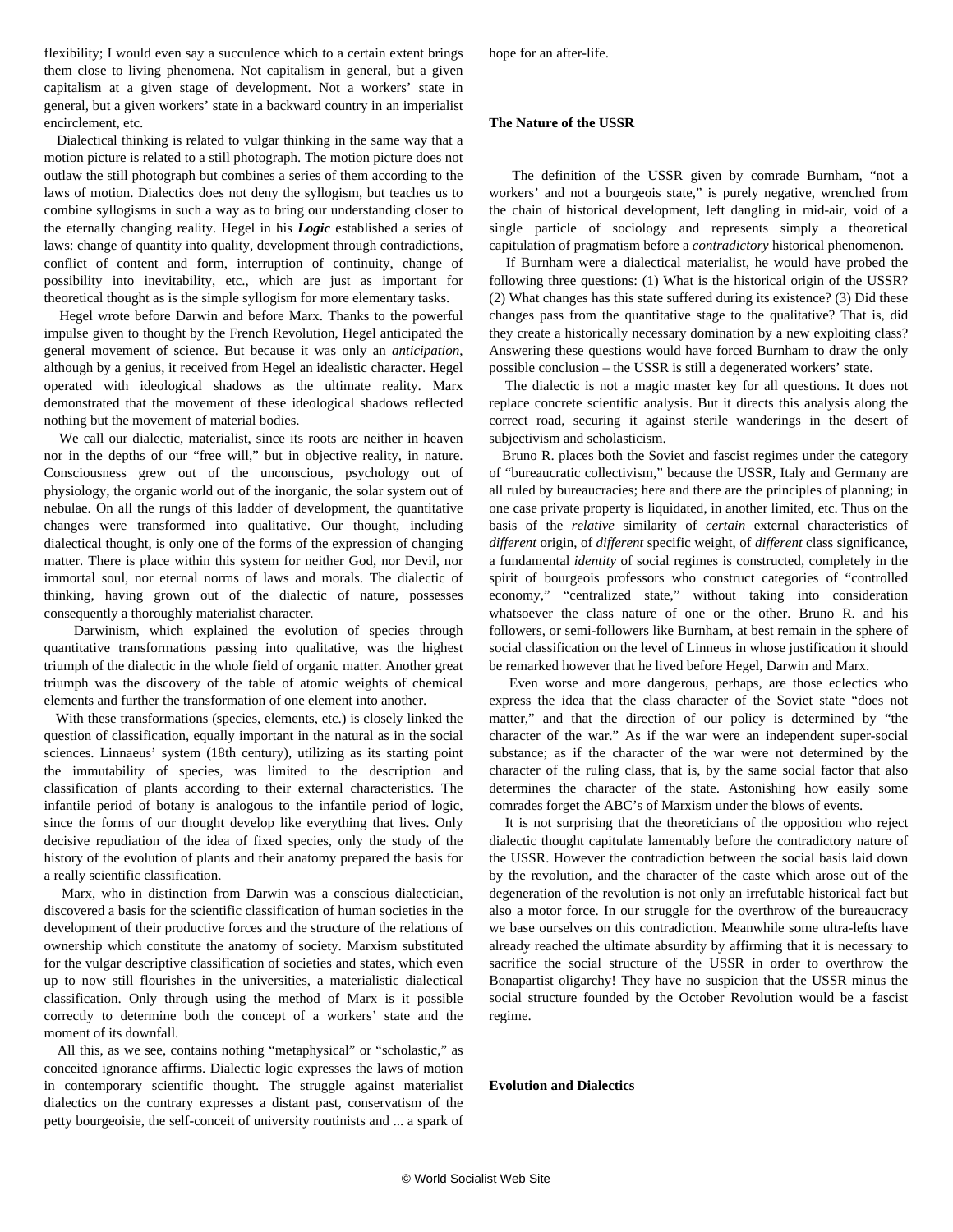The American liberal, who has reconciled himself to the existence of the USSR, more precisely to the Moscow bureaucracy, believes, or at least believed until the Soviet-German pact, that the Soviet regime on the whole is a "progressive thing," that the repugnant features of the bureaucracy ("well naturally they exist!") will progressively slough away and that peaceful and painless "progress" is thus assured.

 A vulgar petty-bourgeois radical is similar to a liberal "progressive" in that he takes the USSR as a whole, failing to understand its internal contradictions and dynamics. When Stalin concluded an alliance with Hitler, invaded Poland, and now Finland, the vulgar radicals triumphed; the identity of the methods of Stalinism and fascism was proved They found themselves in difficulties however when the new authorities invited the population to expropriate the landowners and capitalists-they had not foreseen this possibility at all! Meanwhile the social revolutionary measures, carried out via bureaucratic military means, not only did not disturb *our*, dialectic, definition of the USSR as a degenerated workers' state, but gave it the most incontrovertible corroboration. Instead of utilizing this triumph of Marxian analysis for persevering agitation, the petty-bourgeois oppositionists began to shout with criminal lightmindedness that the events have refuted our prognosis, that our old formulas are no longer applicable, that new words are necessary. What words? They haven't decided yet themselves.

## **Defense of the USSR**

 The opposition discovered that our formula of "unconditional defense of the USSR," the formula of our program, is "vague, abstract and outmoded (!?)." Unfortunately they do not explain under what future "conditions" they are ready to defend the conquests of the revolution. In order to give at least an ounce of sense to their new formula, the opposition attempts to represent the matter as if up to now we had "unconditionally" defended the international policy of the Kremlin government with its Red Army and GPU. Everything is turned upside down! In reality for a long time we have not defended the Kremlin's international policy, not even conditionally, particularly since the time that we openly proclaimed the necessity of crushing the Kremlin oligarchy through insurrection! A wrong policy not only mutilates the current tasks but also compels one to represent his own past in a false light.

 In the above-quoted article in the *New International*, Burnham and Shachtman cleverly labeled the group of disillusioned intellectuals "The League of Abandoned Hopes," and persistently asked what would be the position of this deplorable League in case of military conflict between a capitalistic country and the Soviet Union. "We take this occasion, therefore," they wrote. "to demand from Hook, Eastman and Lyons *unambiguous* declarations on the question of defense of the Soviet Union from attack by Hitler or Japan – or for that matter by England ..." Burnham and Shachtman did not lay down any "conditions," they did not specify any "concrete" circumstances, and at the same time they demanded an "unambiguous" reply. "... Would the League (of Abandoned Hopes) also refrain from taking a position or would it declare itself neutral?" they continued; "In a word, is it for the defense of the Soviet Union from imperialist attack, *regardless and in spite of the Stalinist regime*?" (My emphasis.) A quotation to marvel at! And this is exactly what our program declares. Burnham and Shachtman in January 1939 stood in favor of unconditional defense of the Soviet Union and defined the significance of unconditional defense entirely correctly as "regardless and in spite of the Stalinist regime." And yet this article was written when the experience of the Spanish Revolution had already been drained to completion. Comrade Cannon is absolutely right when he says that the role of Stalinism in Spain was incomparably more criminal than in Poland or Finland. In the first case the bureaucracy through hangman s methods strangled a socialist revolution. In the second case it gives an impulse to the socialist revolution through bureaucratic methods. Why did Burnham and Shachtman themselves so unexpectedly shift to the position of the "League of Abandoned Hopes"? Why? We cannot consider Shachtman's super-abstract references to the "concreteness of events" as an explanation. Nevertheless, it is not difficult to find an explanation. The Kremlin's participation in the Republican camp in Spain was supported by the bourgeois democrats all over the world. Stalin's work in Poland and Finland is met with frantic condemnation from the same democrats. In spite of all its noisy formulas the opposition happens to be a reflection inside the Socialist Workers Party of the moods of the "left" petty bourgeoisie. This fact unfortunately is incontrovertible.

 "Our subjects," wrote Burnham and Shachtman about the League of Abandoned Hopes, "take great pride in believing that they are contributing something 'fresh,' that they are 're-evaluating in the light of new experiences,' that they are 'not dogmatists' ('conservatives'? – *L.T.*) who refuse to re-examine their 'basic assumption', etc. What a pathetic self-deception! None of them has brought to light any new facts, given any new understanding of the present or future." Astonishing quotation! Should we not add a new chapter to their article, *Intellectuals in Retreat*? I offer comrade Shachtman my collaboration ...

 How is it possible that outstanding individuals like Burnham and Shachtman, unconditionally devoted to the cause of the proletariat, could become so frightened of the not so frightening gentlemen of the League of Abandoned Hopes! On the purely theoretical plane the explanation in respect to Burnham rests in his incorrect method, in respect to Shachtman in his disregard for method. Correct method not only facilitates the attainment of a correct conclusion, but, connecting every new conclusion with the preceding conclusions in a consecutive chain, fixes the conclusions in one's memory. If political conclusions are made empirically, if inconsistency is proclaimed as a kind of advantage, then the Marxian system of politics is invariably replaced by impressionism – in so many ways characteristic of petty-bourgeois intellectuals. Every new turn of events catches the empiricist-impressionist unawares, compels him to forget what he himself wrote yesterday, and produces a consuming desire for new formulas before new ideas have appeared in his head.

#### **The Soviet-Finnish War**

 In order to punish the Stalinists for their unquestionable crimes, the resolution, following the petty-bourgeois democrats of all shadings, does not mention by so much as a word that the Red Army in Finland expropriates large land-owners and introduces workers' control while preparing for the expropriation of the capitalists.

 Tomorrow the Stalinists will strangle the Finnish workers. But now they are giving – they are compelled to give – a tremendous impulse to the class struggle in its sharpest form. The leaders of the opposition construct their policy not upon the "concrete" process that is taking place in Finland, but upon democratic abstractions and noble sentiments.

 The Soviet-Finnish war is apparently beginning to be supplemented by a civil war in which the Red Army finds itself at the given stage in the same camp as the Finnish petty peasants and the workers, while the Finnish army enjoys the support of the owning classes, the conservative labor bureaucracy and the Anglo-Saxon imperialists. The hopes which the Red Army awakens among the Finnish poor will, unless international revolution intervenes, prove to be an illusion; the collaboration of the Red Army with the poor will be only temporary; the Kremlin will soon turn its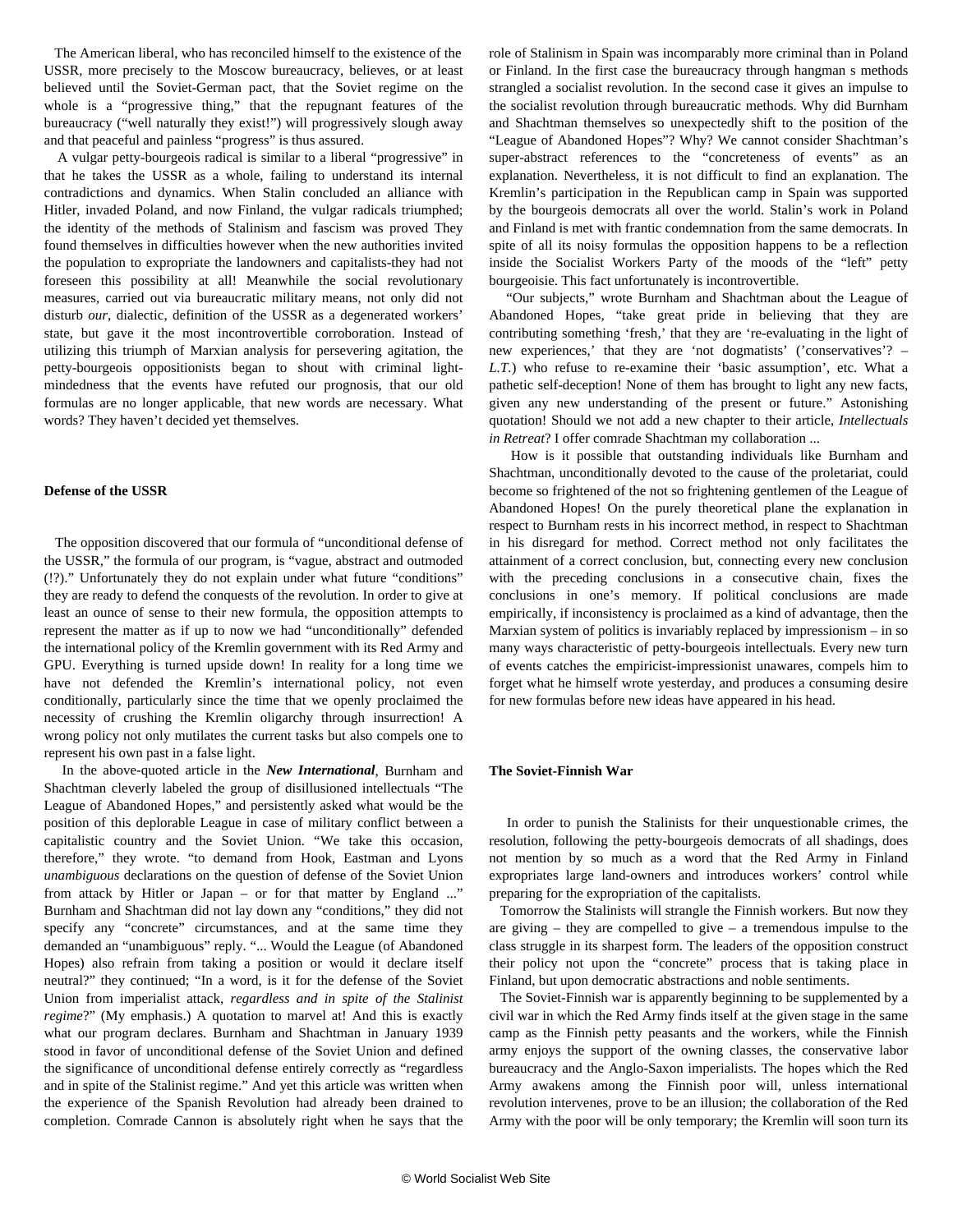weapons against the Finnish workers and peasants. We know all this now and we say it openly as a warning. But in this "concrete" civil war that is taking place on Finnish territory, what "concrete" position must the "concrete" partisans of the Fourth International take? If they fought in Spain in the Republican camp in spite of the fact that the Stalinists were strangling the socialist revolution, all the more must they participate in Finland in that camp where the Stalinists are compelled to support the expropriation of the capitalists.

 Our innovators cover the holes in their position with violent phrases. They label the policy of the USS~R "imperialist." Vast enrichment of the sciences! Beginning from now on both the foreign policy of financecapital and the policy of exterminating finance-capital will be called imperialism. This will help significantly in the clarification and class education of the workers But simultaneously – will shout the, let us say, very hasty Stanley – the Kremlin supports the policy of finance-capital in Germany! This objection is based on the substitution of one problem for another, in the dissolving of the concrete into the abstract (the usual mistake of vulgar thought).

 If Hitler tomorrow were forced to send arms to the insurrectionary Indians, must the revolutionary German workers oppose this concrete action by strikes or sabotage? On the contrary they must make sure that the insurrectionists receive the arms as soon as possible. We hope that *this* is clear to Stanley. But this example is purely hypothetical. We used it in order to show that even a fascist government of finance-capital can under certain conditions be forced to support a *national* revolutionary movement (in order to attempt to strangle it the next day). Hitler would never under any circumstances support a proletarian revolution for instance in France. As for the Kremlin it is at the present time forced – and this is not a hypothetical but a real situation – to provoke a social revolutionary movement in Finland (in order to attempt to strangle it politically tomorrow). To cover a given social revolutionary movement with the allembracing term of imperialism only because it is provoked, mutilated and at the same time strangled by the Kremlin merely testifies to one's theoretical and political poverty.

 It is necessary to add that the stretching of the concept of "imperialism" lacks even the attraction of novelty. At present not only the "democrats" but also the bourgeoisie of the democratic countries describe Soviet policy as imperialist. The aim of the bourgeoisie is transparent – to erase the social contradictions between capitalistic and Soviet expansion, to hide the problem of property, and in this way to help genuine imperialism. What is the aim of Shachtman and the others? They don't know themselves. Their terminological novelty objectively leads them away from the Marxian terminology of the Fourth International and brings them close to the terminology of the "democrats." This circumstance, alas, again testifies to the opposition's extreme sensitivity to the pressure of petty-bourgeois public opinion.

#### **"The Organizational Question"**

 It would be incorrect, however, to believe that the shifting of the struggle to the "organizational question" represents a simple "maneuver" in the factional struggle. No, the inner feelings of the opposition tell them, in truth, however confusedly, that the issue concerns not only the "Russian problem" but rather the entire approach to political problems in general, including also the methods of building the party. And this is in a certain sense correct.

 We too have attempted above to prove that the issue concerns not only the Russian problem but even more the opposition's method of thought, which has its social roots. The opposition is under the sway of pettybourgeois moods and tendencies. This is the essence of the whole matter.

 We saw quite clearly the ideological influence of another class in the instances of Burnham (pragmatism) and Shachtman (eclecticism). We did not take into consideration other leaders such as comrade Abern because he generally does not participate in principled discussions, limiting himself to the plane of the "organizational question." This does not mean, however, that Abern has no importance. On the contrary, it is possible to say that Burnham and Shachtman are the amateurs of the opposition, while Abern is the unquestionable professional. Abern and only he, has his own traditional group which grew out of the old Communist Party and became bound together during the first period of the independent existence of the "Left Opposition." All the others who hold various reasons for criticism and discontent cling to this group.

 Any serious factional fight in a party is always in the final analysis a reflection of the class struggle. The Majority faction established from the beginning the ideological dependence of the opposition upon pettybourgeois democracy. The opposition, on the contrary, precisely because of its petty-bourgeois character, does not even attempt to look for the social roots of the hostile camp.

 The opposition opened up a severe factional fight which is now paralyzing the party at a very critical moment. That such a fight could be justified and not pitilessly condemned, very serious and deep foundations would be necessary. For a Marxist such foundations can have only a class character. Before they began their bitter struggle, the leaders of the opposition were obligated to ask themselves this question: What nonproletarian class influence is reflected in the majority of the National Committee? Nevertheless, the opposition has not made the slightest attempt at such a class evaluation of the divergences. It sees only "conservatism," "errors," "bad methods" and similar psychological, intellectual and technical deficiencies. The opposition is not interested in the class nature of the opposition faction, just as it is not interested in the class nature of the USSR. This fact alone is sufficient to demonstrate the petty-bourgeois character of the opposition, with its tinge of academic pedantry and journalistic impressionism.

 In order to understand what classes or strata are reflected in the factional fight, it is necessary to study the fight of both factions historically. Those members of the opposition who affirm that the present fight has "nothing in common" with the old factional struggles, demonstrate once again their superficial attitude toward the life of their own party. The fundamental core of the opposition is the same which three years ago grouped itself around Muste and Spector. The fundamental core of the Majority is the same which grouped itself around Cannon. Of the leading figures only Shachtman and Burnham have shifted from one camp to the other. But these personal shifts, important though they might be, do not change the general character of the two groups. I will not go into the historical sequence of the faction fight, referring the reader to the in every respect excellent article by Joseph Hansen, *Organizational Methods and Political Principles*.

 If we subtract everything accidental, personal and episodical, if we reduce the present groupings in struggle to their fundamental political types, then indubitably the struggle of comrade Abern against comrade Cannon has been the most consistent. In this struggle Abern represents a propagandistic group, petty-bourgeois in its social composition, united by old personal ties and having almost the character of a family. Cannon represents the proletarian party in process of formation. The historical right in this struggle – independent of what errors and mistakes might have been made – rests wholly on the side of Cannon.

 When the representatives of the opposition raised the hue and cry that the "leadership is bankrupt," "the prognoses did not turn out to be correct," "the events caught us unawares," "it is necessary to change our slogans," all this without the slightest effort to think the questions through seriously, they appeared fundamentally as party defeatists. This deplorable